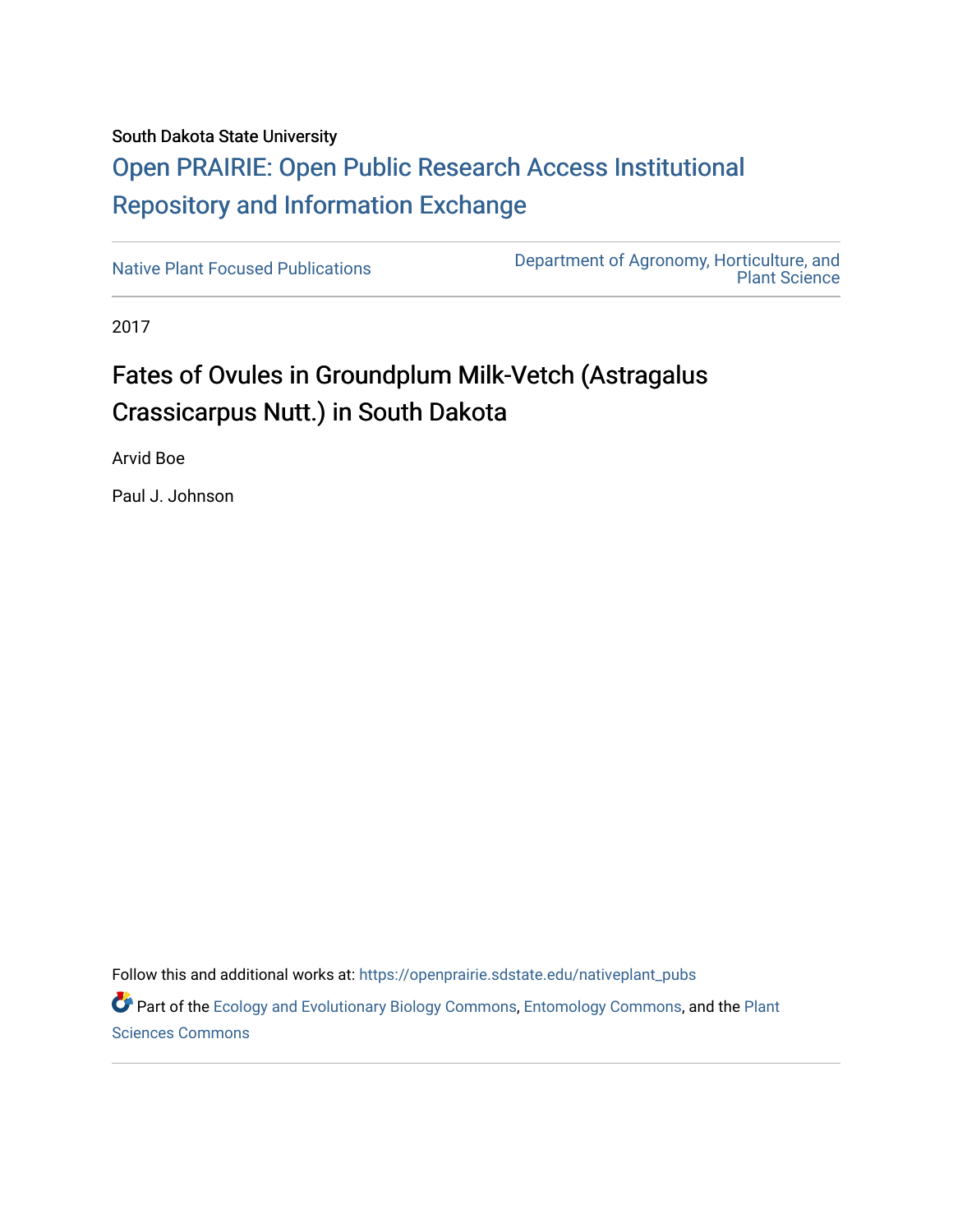### **FATES OF OVULES IN GROUNDPLUM MILK-VETCH (***ASTRAGALUS CRASSICARPUS* **NUTT.) IN SOUTH DAKOTA**

#### **Arvid Boe1 \* and Paul J. Johnson2**

1 Agronomy, Horticulture, and Plant Science Department 2 Insect Biodiversity Laboratory South Dakota State University Brookings, SD 57007

#### ABSTRACT

Groundplum milk-vetch (*Astragalus crassicarpus* Nutt.) is a native legume found on gravelly to sandy prairie uplands throughout central North America. The large and fleshy fruits, or pods, of this species were consumed by indigenous people and European settlers, and are cached by rodents. Our previous research on native legumes of the northern Great Plains indicated seed predation by insects, notably bruchid beetles belonging to the genus *Acanthoscelides* Schilsky, was a dominant factor determining viable seed production in natural and artificial plant assemblages. However, although we have studied the reproductive biology of several species of *Astragalus* L*.*, none had fleshy pods. Therefore, the objective of this study was to quantify the factors influencing viable seed production in natural populations of GPMV in South Dakota. Mature pods were collected from two natural populations on the South Dakota State University Oak Lake Field Station during July 2000 and from one natural population on the Grand River National Grassland near Lodgepole, SD, in July 2003. Pods were dissected and number of ovules that: 1) produced viable seed, 2) were unfertilized, 3) produced aborted seed, and 4) produced seeds that were predated by larvae of the bruchid beetle *Acanthoscelides fraterculus* (Horn) (Coleoptera: Chrysomelidae: Bruchinae) were recorded for each of the two valves of individual pods. Our results indicated average seed set, i.e., percent of ovules that produced viable seed not predated, was about 55%, averaged across populations. Unfertilized ovules were 42% of the total. Predation by the bruchid beetle occurred in about 2% of the developed seeds, with aborted seed making up the rest of the ovule total. About 35% of pods infested contained larvae, or adults that were immured within the pod while attempting to exit, presumably due to the thick and leathery layers of the ovary wall. Predispersal seed predation was a relatively minor factor in the reduction of viable seed set in GPMV in South Dakota.

#### Keywords

Bruchid beetle, *Acanthoscelides fraterculus*, seed predation, unfertilized ovules, seed set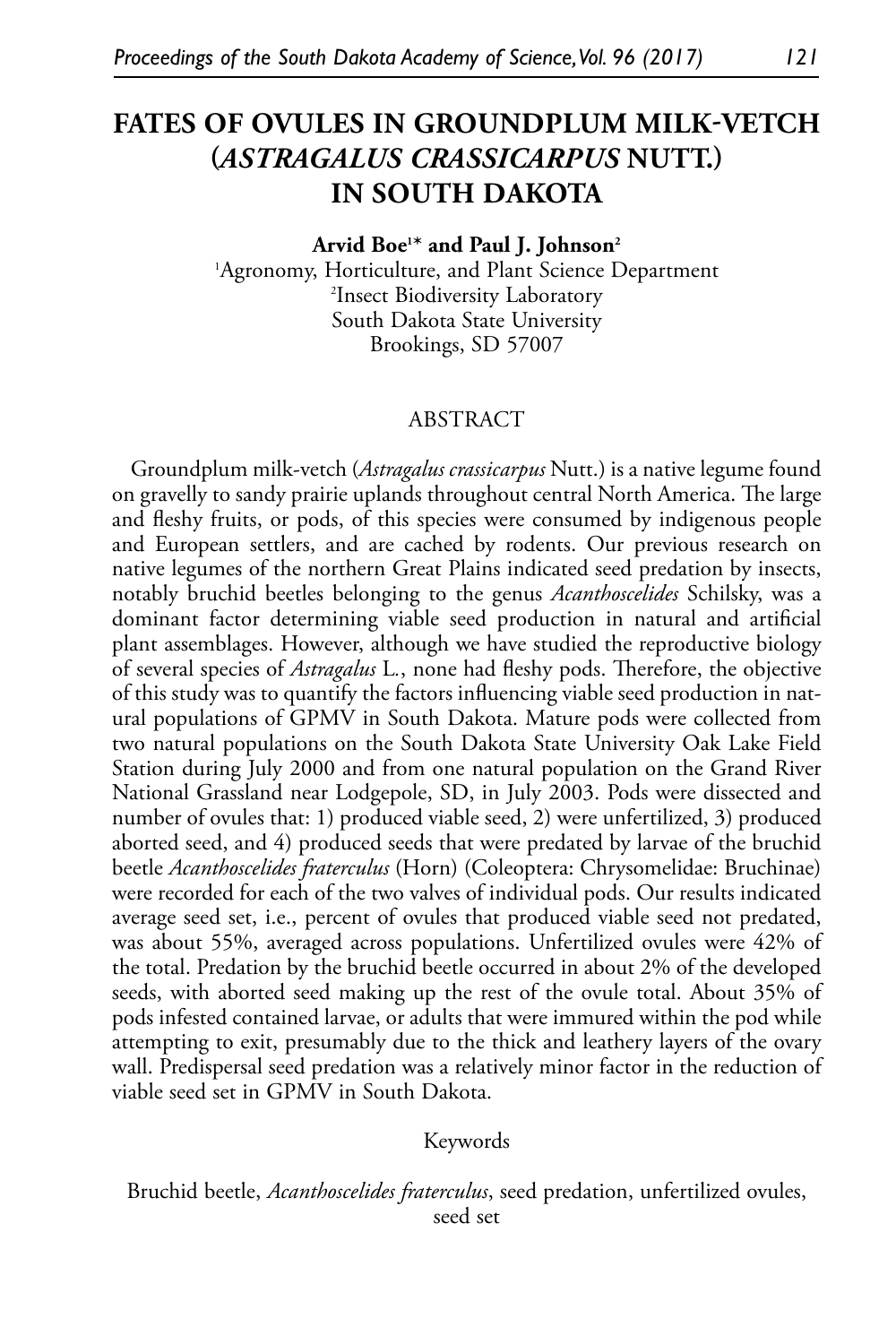#### INTRODUCTION

Groundplum milk-vetch (*Astragalus crassicarpus* Nutt*.*) (GPMV) is a native legume commonly found in sandy-gravelly prairies throughout South Dakota (Van Bruggen 1985). Its natural range in the United States is west of a line from Arkansas to Minnesota (Barneby 1964). Pods of this species have long been eaten, fresh or dried, by indigenous Americans and European settlers, and rodents cache the pods for consumption during the winter (Stubbendieck and Conard 1989).

There is increasing interest in North America in the use of native legumes for forage, biofuel, conservation, revegetation, biodiversity enhancement, roadside beautification, and pollinator habitat (Cane et al. 2013; Kaye 1999). However, seed predation by insects may limit the availability of viable seed (Boe et al. 1988). Seed beetles in the genus *Acanthoscelides* Schilsky (Coleoptera: Chrysomelidae: Bruchinae) are primary seed predators of native legumes (Johnson 1970) in the northern Great Plains (Boe and Johnson 2008a,b; Boe and Johnson 2015; Boe and Johnson 2016).

Johnson (1979) reported *Acanthoscelides fraterculus* (Horn) collected from pods of GPMV in Colorado and Manitoba. Kingsolver (2004) also listed GPMV, as well as 12 other species of *Astragalus* Linnaeus as a host for *A. fraterculus*, but did not provide collection site information. Trelease and Trelease (1937) reported *A*. *fraterculus* predation on seeds of two-grooved poisonvetch (*A. bisulcatus* (A. Gray)) containing 1475 ppm of selenium. We also collected *A. fraterculus* adults that emerged from pods of two-grooved poisonvetch growing in seleniferous soil on rangeland in northeastern Montana (unpublished data).

Although pods of ground-plum milk-vetch are of food value to humans and wildlife, little is known about its reproductive biology, including seed production and seed predators. Pods of GPMV have several unique morphological characteristics (Barneby 1964) relative to the other 25 or so species of *Astragalus* that occur in South Dakota (Van Bruggen 1985). In particular, the tardy indehiscence of the pods of GPMV provide a unique opportunity to conduct a comparative study of the various factors that influence viable seed production in native legumes. Therefore, the objectives of this study were to: 1) determine rates of ovule fertilization and normal seed development, unfertilized ovules, seed abortion, and seed predation in natural populations of GPMV in eastern and western South Dakota, and 2) identify and elucidate aspects of the life histories of seed predators of GPMV.

#### MATERIALS AND METHODS

Mature pods were collected from plants growing on shoulder/backslope positions of south-facing slopes on natural grasslands in eastern and western South Dakota. The eastern SD sites were located in tallgrass prairie on glacial moraine (Buse-Langhei loam soil) on the South Dakota State University Oak Lake Field Station (OLFS) (44.5115 N, 96.5311 W). Two populations of GPMV, hereafter referred to as OLFS-S (south) and OLFS-N (north), separated by about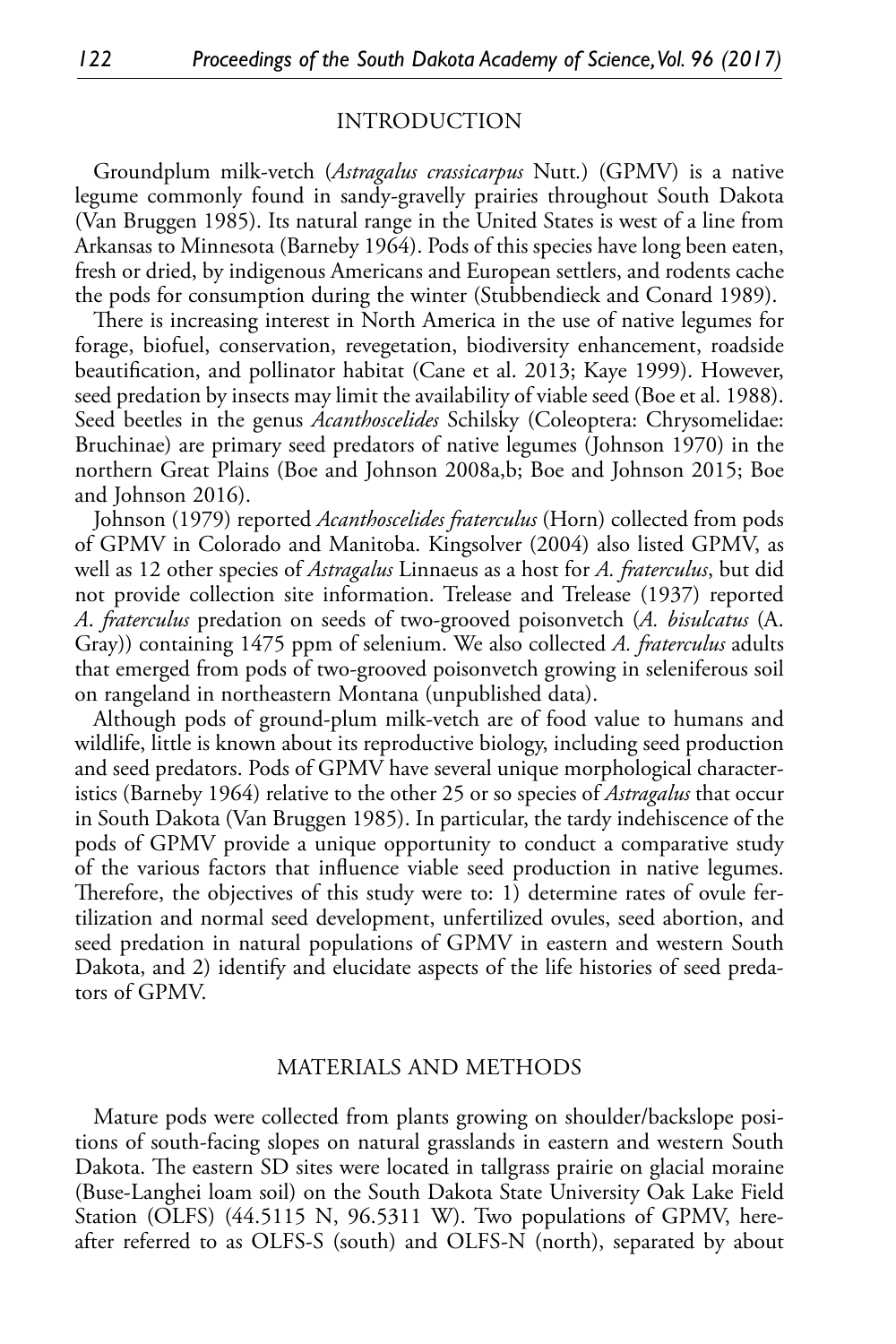2 km, were sampled. The western SD site was located in mixed-grass prairie on the Grand River National Grassland (GRNG) (45.8150 N, 102.5494 W) on a Reeder-Lantry loam soil. Collections were made during July 1999 on the OLFS and during July 2003 on the GRNG.

At each site, pods were collected from racemes lying on the soil surface. For the OLFS-S population, pods from six individual plants were placed in separate paper bags; whereas for the OLFS-N population pods were collected from only one plant. Not all of the plants in a population possessed pods, presumably due to pod predation by rodents. At the GRNG site, pods from two plants were placed in a single bag. Pods were stored in paper bags at room temperature until the following spring, at which time 30 individual pods from each population were split with a scalpel into their two complete valves along the medial suture between the septa (Figure 1). The exposed leathery endocarpal walls that covered the locules were removed with forceps to expose the contents (Figure 2), which were examined for determination of frequencies of ovule-fate categories (i.e., normal seed, predated seed, aborted seed, and unfertilized ovules (Figure 3).

Fifty randomly selected individual pods from each of the two populations at OLFS were weighed on an electronic balance with centigram accuracy to determine variation between and within populations for pod weight.

Chi-squared analysis was used to determine if frequencies of occurrence of the four ovule-fate categories were independent of population. Analyses of variance were conducted to determine the relative importance of among population, among pods within populations, and between valves within pods within population sources of variation for explaining variation for of each of the four ovule-fate categories (i.e., normal seed, aborted seed, predated seed, and unfertilized ovule).



*Figure 1. Individual valve of pod from Grand River National Grassland; endocarp (i.e., septum) covering the locule is adnate for about 2/3 of the inner margin.*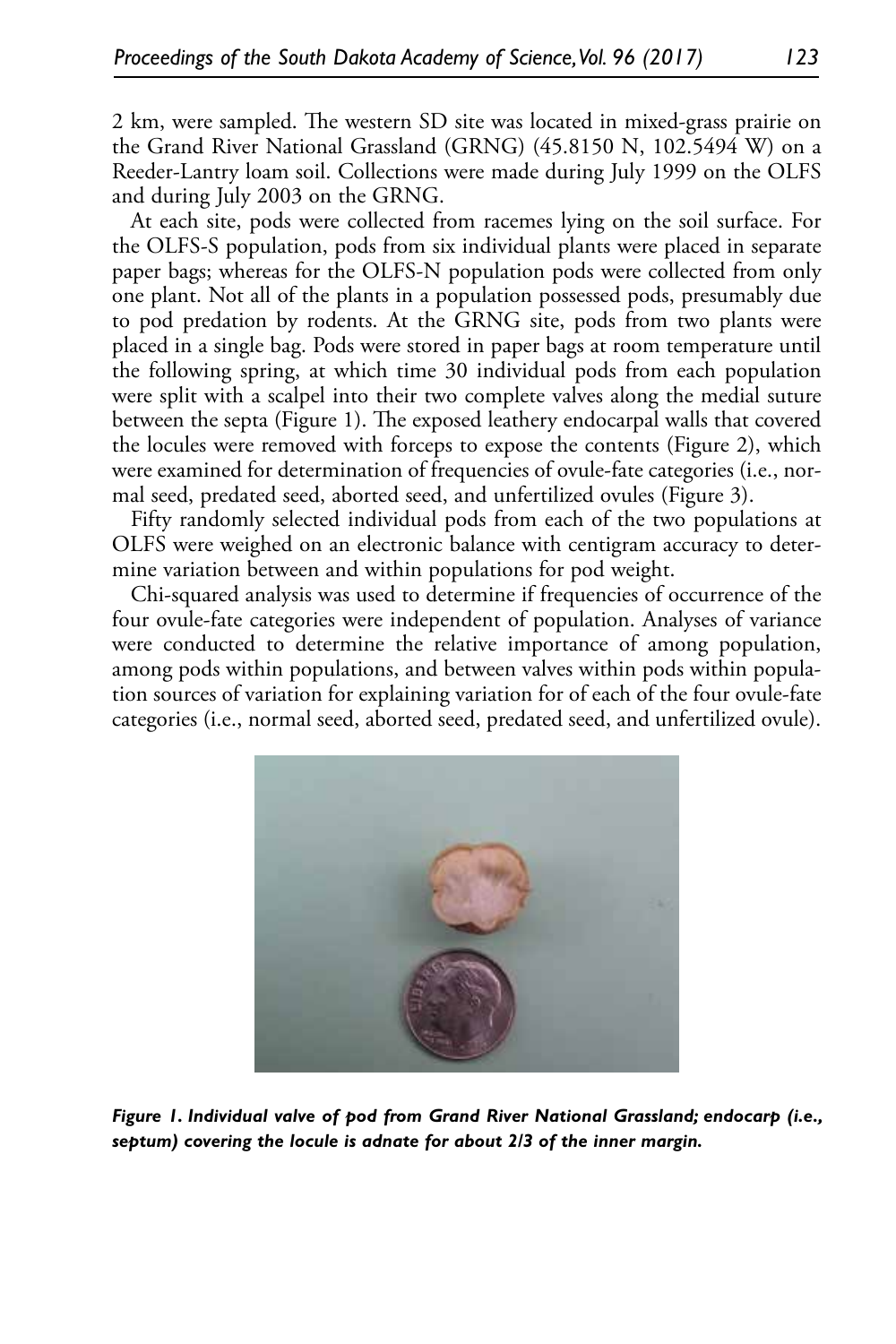

*Figure 2. Placentae attached to the ovary wall with ovules extending into the locule*  of the valve for the pod of groundplum milk-vetch from the Grand River National *Grassland.*



*Figure 3. Normal seed (left), predated seed (center) and unfertilized ovules and aborted seed (right) of groundplum milk-vetch from the Grand River National Grassland.*

#### **RESULTS**

At the OLFS site, plants from both populations had fully developed fleshy green pods, which were turning red on the exposed surface by 15 June 1999. These pods contained rapidly developing green seeds, as well as unfertilized ovules, in the same valve. On 26 June, seeds appeared fully developed, size wise, but were still green and the contents watery; also, early instar larvae of *Acanthoscelides fraterculus* were feeding on seeds inside the pods. On 3 July, pods had begun to dry and wrinkle, and by 12 July, pods were characteristically shriveled, rugose, and firm. On 26 July when mature pods were collected for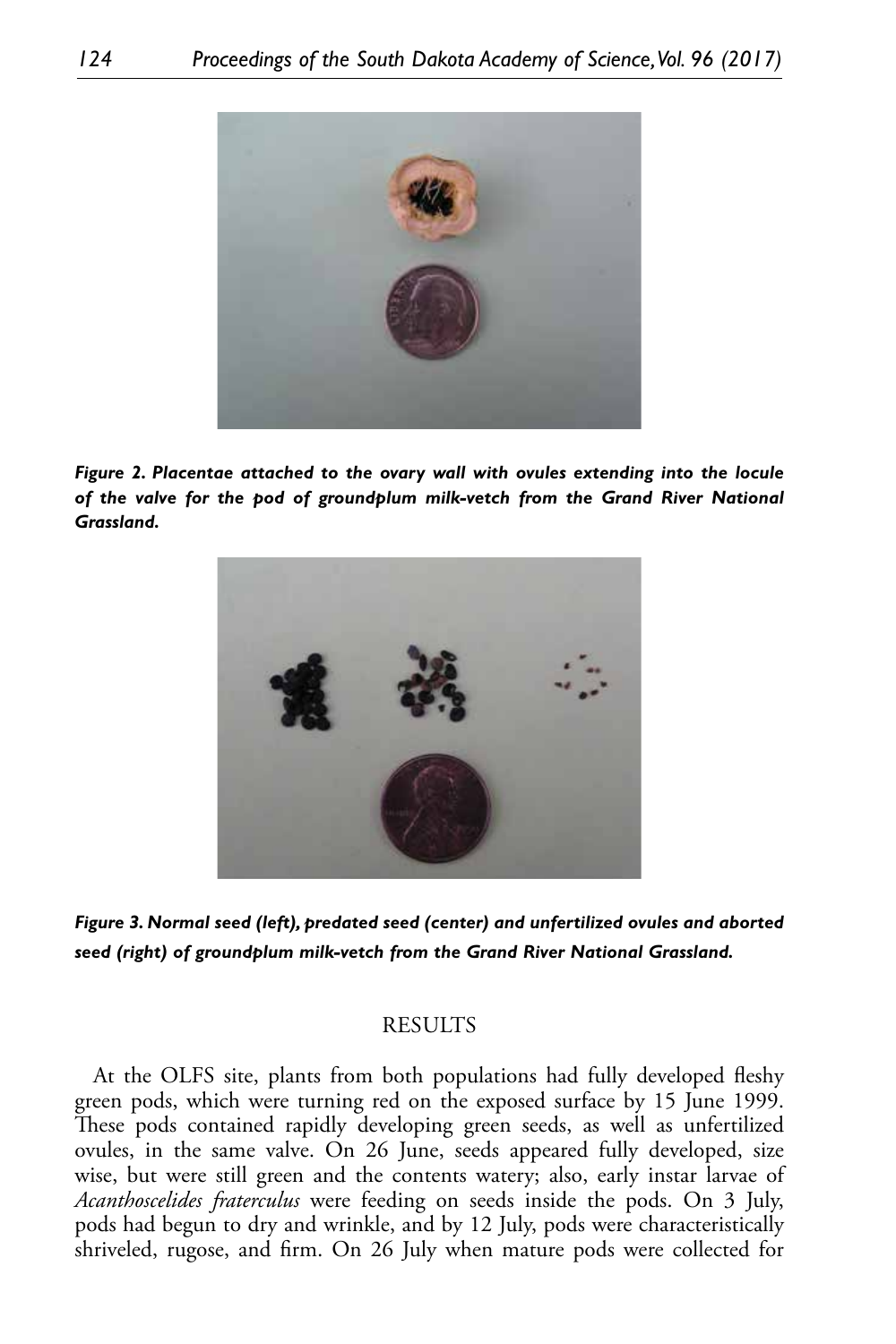ovule-fate data collection and analysis, late instar larvae and pupae of *A. fraterculus* were active within pods. Similar phenological observations for pod, seed, and insect development were not possible for the population at the GRNG site due to a single evaluation/collection activity.

*Acanthoscelides fraterculus* (Figures 4) was the only seed predator observed feeding on seeds of GPMV during this study. Also, no hymenopterous parasitoids of *A. fraterculus* were encountered. We observed the empty egg chorions of *A. fraterculus*, usually oviposited singly, in depressions in the outer layer of the rugose pod. Entrance holes made by early instar larvae were nearby. If larvae survived to produce adults, they consumed the cotyledons of several, but usually not most, of the seeds in the locule, leaving relatively intact testas in the locule (Figure 3).

Pod weight varied widely within populations. However, no difference occurred between the two populations at OLFS for pod weight. Mean pod weight for a sample of 96 pods (48 from each of the two populations) was  $0.36 \pm 0.009$  g, ranging from 0.15 g to 0.71 g.

Chi-squared analysis indicated that frequency of ovule fate was not independent of population  $(\chi^2 = 149.4, P < 0.001)$ . For example, OLFS-N had a four times higher frequency (0.15) for aborted seed and a three times lower frequency (0.03) for predated seeds than the other two populations (0.05). Frequencies for normal seeds and unfertilized ovules were similar for the three populations. Mean number of ovules  $\bullet$  valve<sup>-1</sup> ranged from 16.6 for GRNG to 28.7 for OLFS-S (Table 1).

Intraclass correlations calculated from variance components generated from analysis of variance indicated about 55% of the variation for number of normal seeds • valve<sup>-1</sup> was due to variation among pods within populations. Whereas,  $35$ % of the variation was associated with variation between valves within pods, and 10 % was associated with variation among populations. Similar associations were found for variation in number of unfertilized ovules and number of predated seeds valve<sup>-1</sup>.

About 35% of the pods infested by *A. fraterculus* contained dead early instar larvae in at least one of the valves or dead adults that expired within a tunnel they had chewed in the wall of the pod during attempted exits (Figure 5).

Due to their arrangement, individual placentae were readily noted under low magnification (3X), from their attachment on the wall of the ovary to suspension of their ovules in the locule of the valve. Number of placentae did not always match the number of ovules due to what appeared to be placental and/or ovular atrophy.

|             | Ovule Fate (No. • valve <sup>-1</sup> ) |              |                        |                      |
|-------------|-----------------------------------------|--------------|------------------------|----------------------|
| Population  | Normal seed                             | Aborted seed | Unfertilized<br>ovules | <b>Predated seed</b> |
| Grand River | 8.6(0.7)                                | 0.6(0.1)     | 6.3(0.5)               | 1.1(0.3)             |
| Oak Lake S. | 13.2(0.9)                               | 1.7(0.2)     | 10.9(2.1)              | 2.9(0.8)             |
| Oak Lake N. | 10.7(0.6)                               | 3.5(0.3)     | 8.8(0.4)               | 0.6(0.3)             |

*Table 1. Means and standard errors (in parenthesis) for fates of all ovules for individual valves for 30 pods from each of three populations of groundplum milk-vetch from South Dakota.*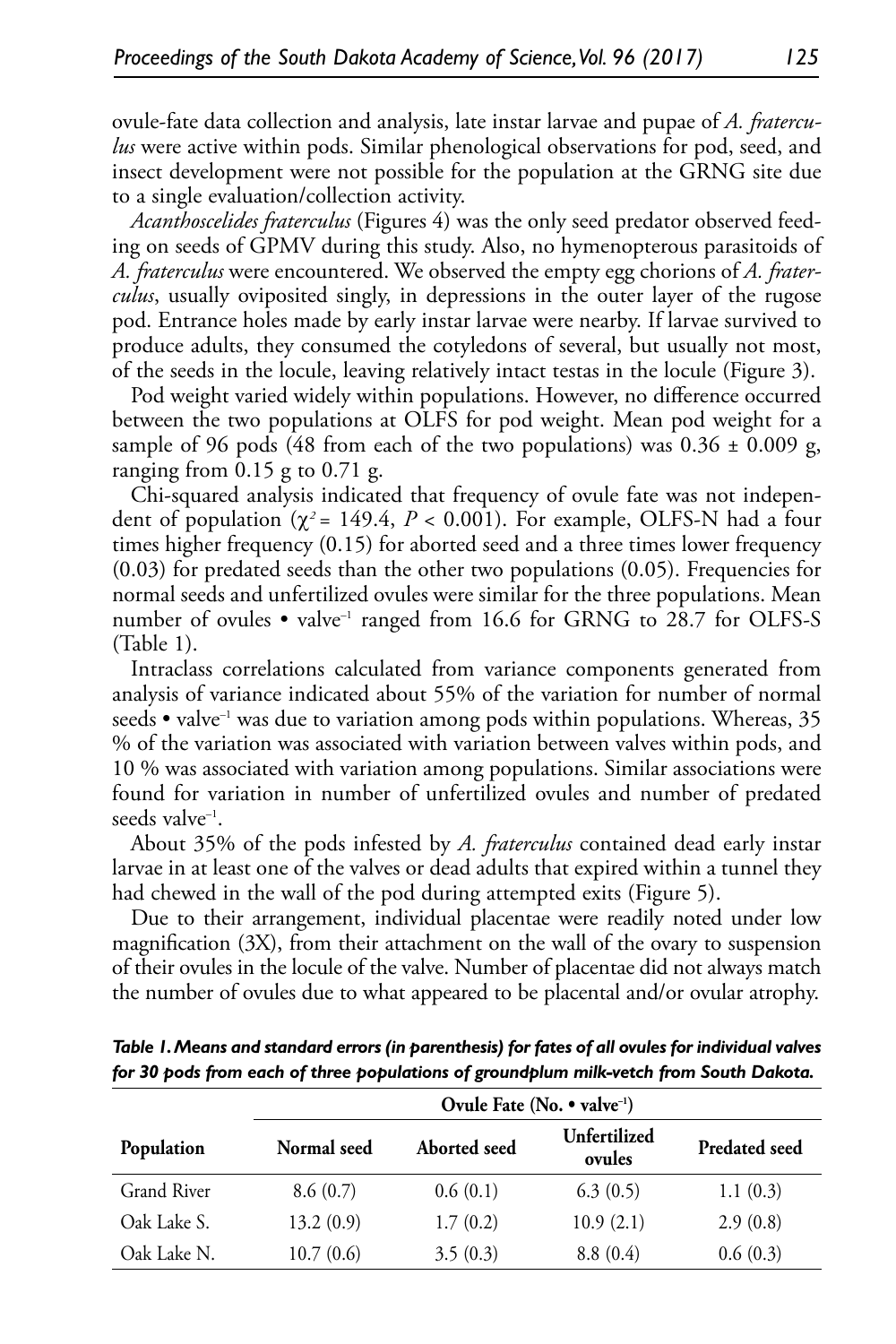

*Figure 4.* **Acanthoscelides fraterculus***; top dorsal habitus, lower lateral habitus.*



*Figure 5. Adult* **Acanthoscelides fraterculus** *immured in valve of* **Astragalus crassicarpus***.*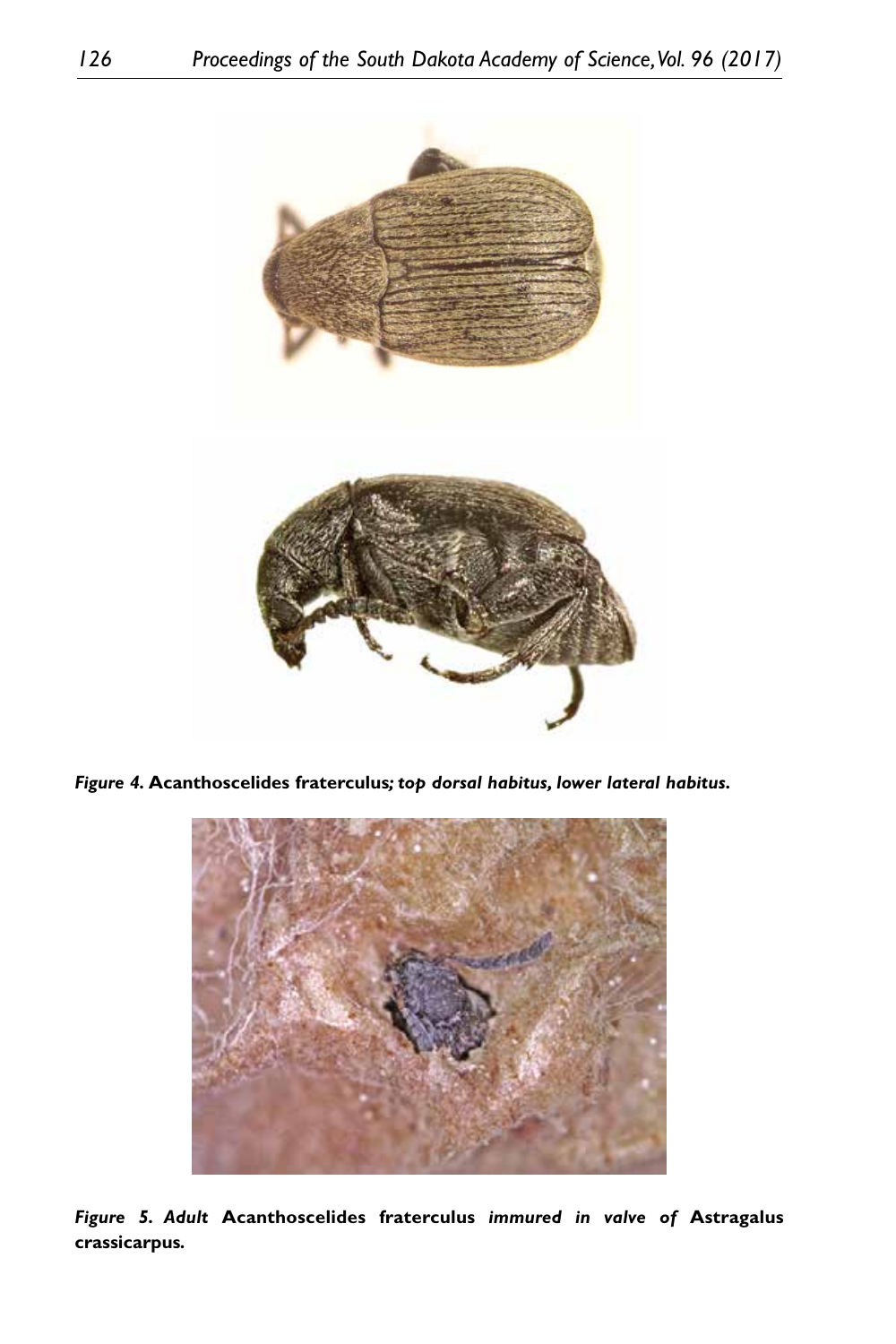#### DISCUSSION

Although Johnson (1979) listed *A. fraterculus* as a seed predator of GPMV, no estimates of this species' impact on seed production of GMPV were available prior to the current study. The levels of seed predation reported here were much lower than we have observed for other bruchid beetle-legume seed associations in the northern Great Plains (e.g., Boe et al. 1988; Boe and Johnson 2015; Boe and Johnson 2016) and were also lower than what others observed for *A. fraterculus* in native species of *Astragalus* in the western USA (Green and Palmblad 1975; Cane et al. 2013). Also, this is only the second bruchid beetle-legume seed interaction (Boe and Johnson 2015) for which we have not encountered chalcidoid (Hymenoptera: Chalcidoidea) parasitoids of the bruchid seed predator. However, the current collections were quite limited in terms of numbers of pods, geographic range, and number of years (Kaye 1999).

The significance of lack of fertilization as a factor reducing seed production was much greater than in a study on *Astragalus australis* (L.) Lam. var. olympicus Isely by Kaye (1999) in the Pacific Northwest. In that study, seed production was reduced by predispersal seed predation by a *Tychius* sp. (*Coleoptera: Curculionidae*), seed abortion, and lack of fertilization, in that order of importance.

The relatively high frequency of the failure of adults of *A. fraterculus* to exit the pods of GPMV suggested that the morphology (i.e., three layers) and thickness of the wall of the valve of GPMV (Barneby 1964) provided formidable impediments to adult emergence. The inner and outer layers of the valve are firm and leathery, whereas the central and much thicker layer is pithy. Several of the expired adults that we observed had traversed the inner and central layers and had begun chewing through the outer layer, but failed to exit. This produced what appears to be a case of immurement involving the inability of *A. fraterculus* adults to leave the confines of their host pod.

The large variation among individual pod morphologies and weights within individual plants within populations was indicative of wide variation for valve/ locule size and number of ovules • valve<sup>-1</sup>. However, even the smallest pods with less than 10 ovules  $\bullet$  valve<sup>-1</sup> still had unfertilized ovules. The analysis of variance and estimates of variance components was also informative regarding variation among pods within populations, since most of the variation in ovule and seed numbers could be explained by this factor.

Similar to several other native legumes (e.g., Boe and Johnson 2016), germination tests of seeds of GPMV from a native prairie in eastern South Dakota indicated high levels of hard seed, but high germination rates after scarification (Sorensen and Holden 1974). Because of its adaptation to erodible land and its palatability to livestock and wildlife, GPMV is an attractive candidate for revegetation, roadside habitat enhancement, and other conservation activities. Results of this study quantified the major factors that would limit seed production for commercial purposes and identified ineffective pollination as having a greater negative impact than seed predators (i.e., *A. fraterculus*) on potential seed yield.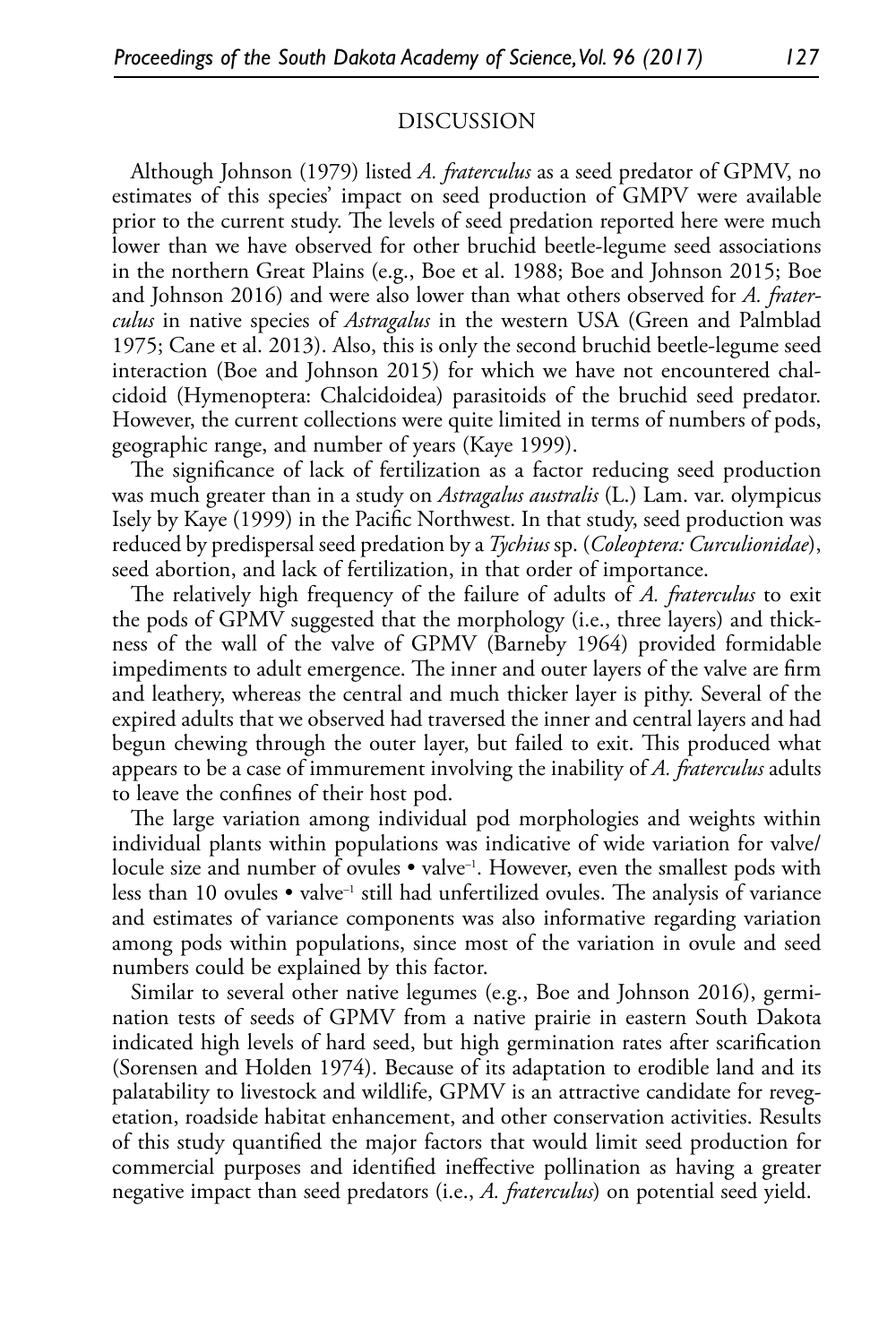#### ACKNOWLEDGMENTS

We gratefully acknowledge support for this research provided by a grant from the Oak Lake Research Incentive Program and to Dr. Nels Troelstrup, Director of the Oak Lake Field Station, for his support and assistance during the study. Sophia Conzemius and Jordan Purintum are thanked for their helpful reviews on the penultimate manuscript draft. We would also like to thank personnel at the USDA Forest Service Grand River Ranger District Office, Grand River National Grassland & Cedar River National Grassland, Lemmon, SD, and Bismarck, ND, (Dakota Prairie Grassland Supervisor's Office) for their support of our research on legume ecology on the Grand River National Grassland.

#### LITERATURE CITED

- Barneby, R.C. 1964. Atlas of North American *Astragalus*. Memoirs of the New York Botanical Garden No. 13.
- Boe, A., and P.J. Johnson. 2008a. Seed predators of Canada milk-vetch and their parasitoids. Proceedings of the South Dakota Academy of Science 87:229-236.
- Boe, A., and P.J. Johnson. 2008b. Seed predation by *Acanthoscelides submuticus* and *A. pallidipennis* (Coleopera: Bruchidae) in false indigo in the northern Great Plains. Proceedings of the South Dakota Academy of Science 87:223-228.
- Boe, A., and P.J. Johnson. 2015. First report of seed predators of Platte milkvetch *Astragalus plattensis* Nutt. Ex. T. & G. Proceedings of the South Dakota Academy of Science 94:305-309.
- Boe, A., and P.J. Johnson. 2016. Reproductive biology of American licorice (*Glycyrrhiza lepidota* Pursh) in western South Dakota with new seed insect associations. Proceedings of the South Dakota Academy of Science 95:91-103.
- Boe, A., B. McDaniel, and K. Robbins. 1988. Patterns of American licorice seed predation by *Acanthoscelides aureolus* (Horn) (Coleoptera: Bruchidae) in South Dakota. Journal of Range Management 41:342-345.
- Cane, J.H., C. Johnson, J.R. Napoles, D.A. Johnson, and R. Hammon. 2013. Seed-feeding beetles (Bruchinae, Curculonidae, Brentidae) from legumes (*Dalea ornata, Astragalus filipes*) and other forbs needed for restoring rangelands of the Intermountain West. Western North American Naturalist 73:477-484.
- Green, T.W., and I.G. Palmblad. 1975. Effects of insect seed predators on *Astragalus cibarius* and *Astragalus utahensis* (Leguminosae). Ecology 56:1435-1440.
- Johnson, C.D. 1970. Biosystematics of the Arizona, California, and Oregon species o the seed beetle genus *Acanthoscelides* Schilsky. University of California Publications in Entomology Volume 59. University of California Press, Berkeley, CA.